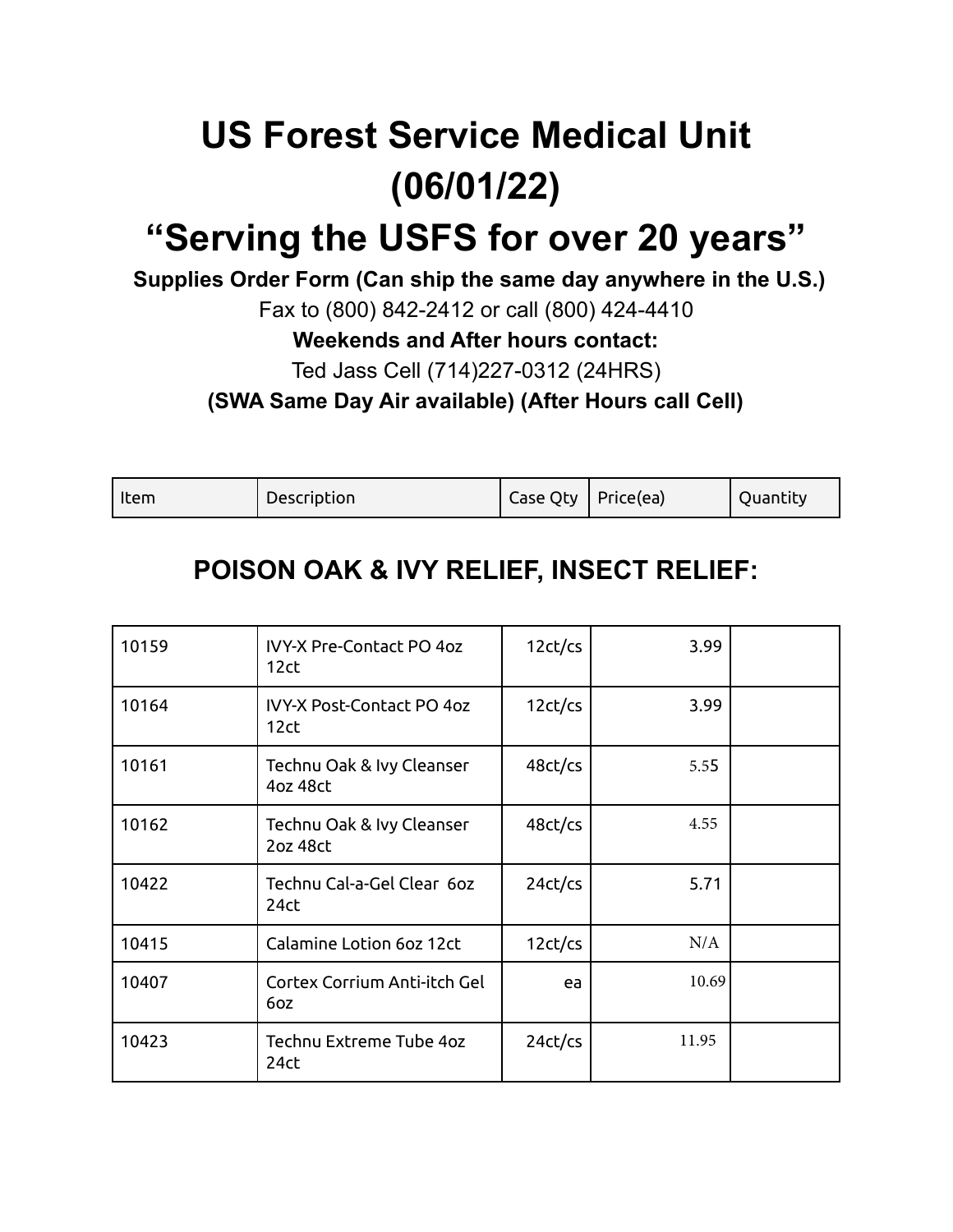| Item | Description | Case Qty | Price(ea) | Quantity |
|------|-------------|----------|-----------|----------|
|      |             |          |           |          |

| 10651 | <b>IVY-X Post-Contact Wipes</b><br>300ct | 300ct/cs    | 135.64 |  |
|-------|------------------------------------------|-------------|--------|--|
| 10653 | <b>IVY-X Pre Contact Wipes</b><br>300ct  | 300ct/cs    | 131.34 |  |
| 10497 | Cortex Deet Insect Repellent<br>2oz 12ct | 12ct/cs     | 3.95   |  |
| 10675 | Insect Relief Wipes 10/ct                | bx          | 1.92   |  |
| 10654 | <b>Bug-X Insect Towelettes</b><br>100ct  | $100ct$ /cs | 75.11  |  |
| 10656 | <b>Bug-X Insect Towelettes</b><br>300ct  | 300ct/cs    | 215.00 |  |

## **FOOT RELIEF,CREAMS/ SUNSCREEN, LIP BALM:**

| 10238 | <b>Tolnaftate Foot Powder</b><br>1.5oz       | ea       | 5.45  |  |
|-------|----------------------------------------------|----------|-------|--|
| 10489 | Gold Bond Med Powder 4oz<br>24 <sub>ct</sub> | $24$ /cs | 4.50  |  |
| 10485 | Gold Bond Med Foot Powder<br>4oz 24ct        | $24$ /cs | 4.50  |  |
| 10499 | <b>Gold Bond Xstr Med Powder</b><br>4oz 24ct | $24$ /cs | 4.59  |  |
| 10209 | Gold Bond Anti-itch Cream<br>1oz 24ct        | $24$ /cs | 4.59  |  |
| 10221 | Hydrocortisone Cream pkts<br>144ct           | 144ct/bx | 17.05 |  |
| 10561 | Coretex Sunscreen SPD30<br>4oz 12ct          | 12ct/cs  | 4.50  |  |
| 10563 | Coretex Sunscreen<br><b>Towelettes 50ct</b>  | ea       | 35.95 |  |
| 010   | Chap Ice Lip Balm                            | ea       | 1.19  |  |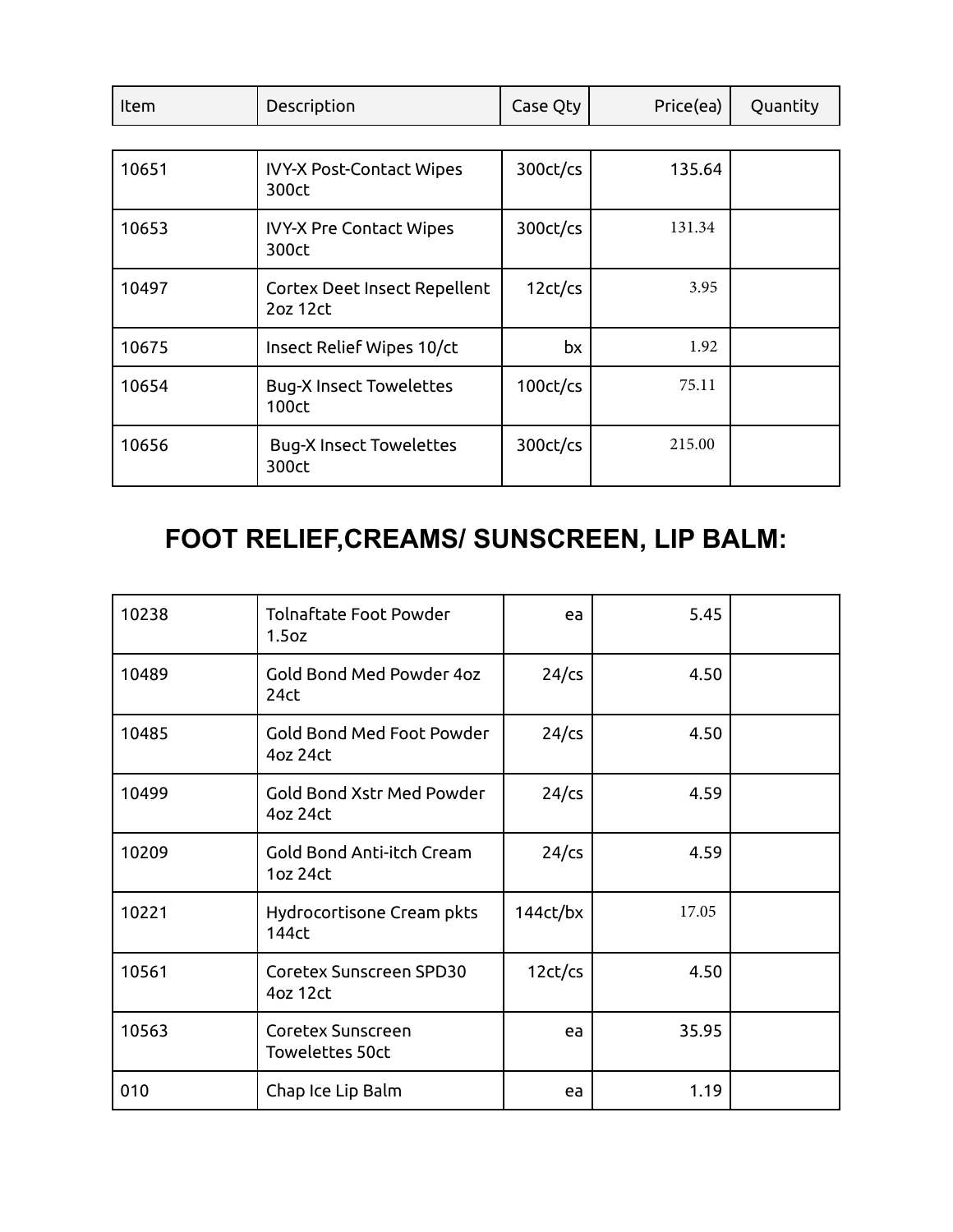| <b>Item</b> | Description                                        | Case Qty | Price(ea) | Quantity |
|-------------|----------------------------------------------------|----------|-----------|----------|
|             |                                                    |          |           |          |
| 10413       | SunX Lip Balm SPF30                                | ea       | 1.45      |          |
| 10263       | Second Skin Circles 3" 48ct                        | jar      | N/A       |          |
| 10264       | Second Skin Squares 200ct                          | jar      | N/A       |          |
| 10482       | Moleskin 2" X 25yds Roll                           | ea       | 59.71     |          |
| 10480       | Moleskin 3" X 25yds Roll                           | ea       | 83.39     |          |
| 10543       | Body Glide Anti-Chafing Stick<br>1.3 <sub>oz</sub> | ea       | 8.46      |          |
| 10211       | Aspercreme Analgesic 1.25oz                        | ea       | 6.92      |          |
| 10660       | Water Gel Burn Jel 1/8oz<br>25 <sub>ct</sub>       | 25ct/bx  | 29.95     |          |

## **ASSORTED BANDAGES, GAUZES, BANDAIDS:**

| 10527 | Sam Splint Roll 4-1/2"x36"                       | roll                 | 32.37 |  |
|-------|--------------------------------------------------|----------------------|-------|--|
| 10060 | Ace Wrap 2" x 5Yds Roll 10ct                     | 10 <sub>ct</sub> /cs | .67   |  |
| 10061 | Ace Wrap 3" x 5yds Roll 10ct                     | 10 <sub>ct</sub> /cs | .97   |  |
| 10082 | Band-Aids 1"x3" Plastic 100ct                    | 100 ct               | 2.89  |  |
| 10088 | Band-Aids 1"x3" Woven<br>100ct                   | 100 ct               | 3.95  |  |
| 10094 | Bandages Elastic Knuckle<br>100ct                | 100 ct               | 7.31  |  |
| 10096 | Bandages Elastic Fingertip<br>100ct              | 100 ct               | 4.35  |  |
| 10100 | Bandages Elastic Patch 2"x3"<br>25 <sub>ct</sub> | 25 ct                | 3.50  |  |
| 10351 | Sterile Gauze Pads 2" x 2"<br>100ct              | 100ct                | 6.49  |  |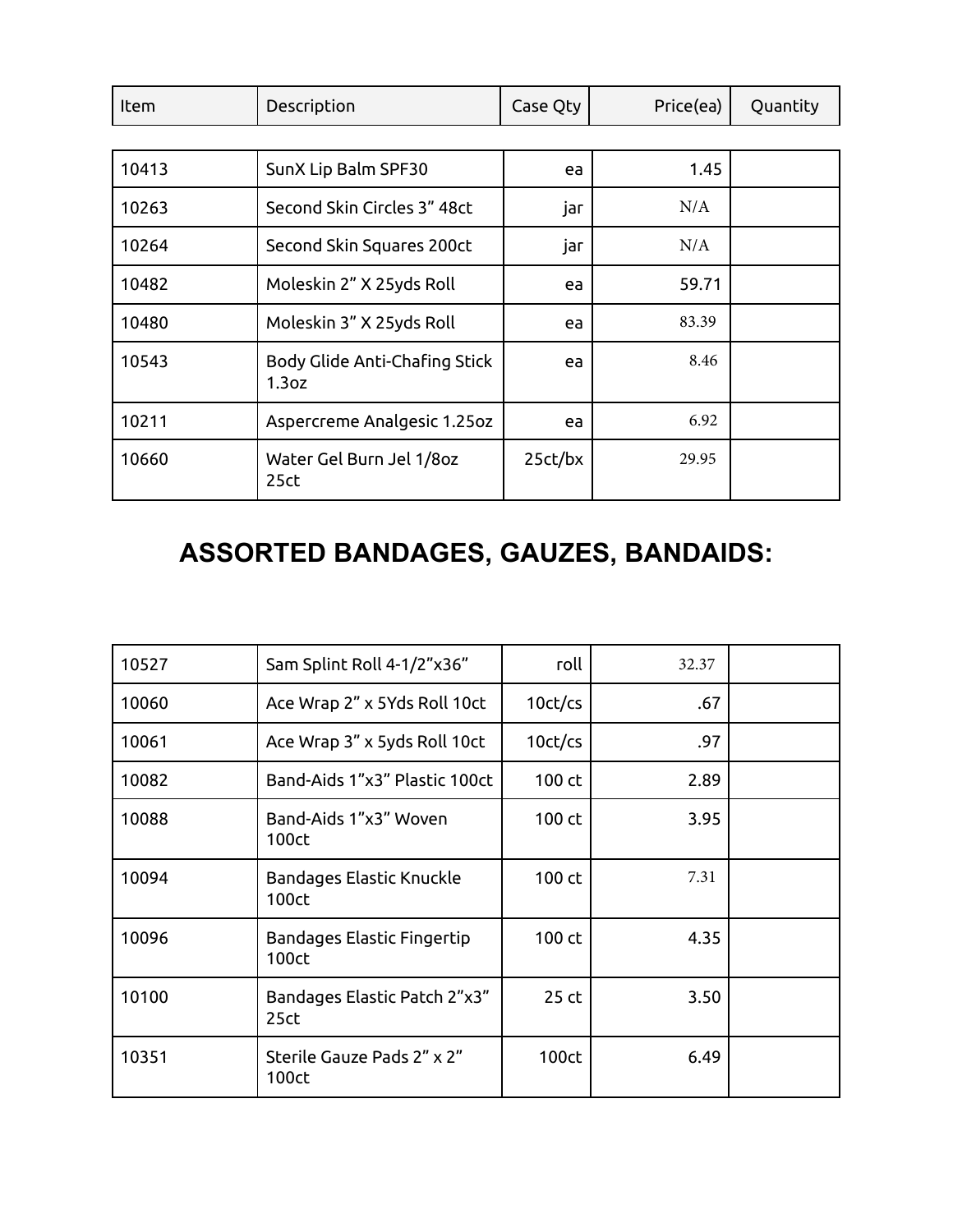| Item     | Description                                    | Case Qty | Price(ea) | Quantity |
|----------|------------------------------------------------|----------|-----------|----------|
|          |                                                |          |           |          |
| 10352    | Sterile Gauze Pads 3" x 3"<br>100ct            | 100ct    | 7.50      |          |
| 10353    | Sterile Gauze Pads 4" x 4"<br><b>100ct</b>     | 100ct    | 10.65     |          |
| 10341    | Sterile Intersorb Gauze<br>4.5"x5yds           | ea       | 1.79      |          |
| 10470    | <b>Blood stopper Compress</b><br>Dressing      | ea       | 2.39      |          |
| 10471    | Tendersorb ABD Pad 5"x9"                       | ea       | .59       |          |
| 10469    | Multi-Trauma Dressing 10" x<br>30''            | ea       | 2.99      |          |
| 10177    | Coflex Self Adh. Wrap<br>3"x5yds 24/cs         | $24$ /cs | 54.83     |          |
| 10432    | Nasal Mist 1.5oz                               | ea       | 1.50      |          |
| 10281    | Eye Drops 1/2 oz 144/cs                        | ea       | 2.30      |          |
| 10276    | Eyewash 1oz 144/cs                             | ea       | 1.99      |          |
| 10277    | Eyewash 4 oz. 48ct/cs                          | ea       | 2.46      |          |
| 10287    | Refresh Plus Eye Lube 30ct                     | 30ct/bx  | 29.73     |          |
| 10290    | Eye Pads w/tape 4ct                            | 4ct/bx   | 1.92      |          |
| 10270    | Eye cups 6ct.                                  | 6ct/bx   | 2.33      |          |
| 10401    | Corium Hand Sanitizer 4oz<br><b>Blt</b>        | ea       | 1.95      |          |
| 10403    | <b>Corium Hand Sanitizer 2oz</b><br><b>Blt</b> | ea       | .1.09     |          |
| 10405    | Inhalant Ammonia                               | 10pk     | 2.11      |          |
| 10-62-8p | Hand Sanitizer w/pump blt<br>8oz               | ea       | 8.75      |          |
| 10448    | Triple Antibiotic Ointment<br>144ct            | 144ct/bx | 14.89     |          |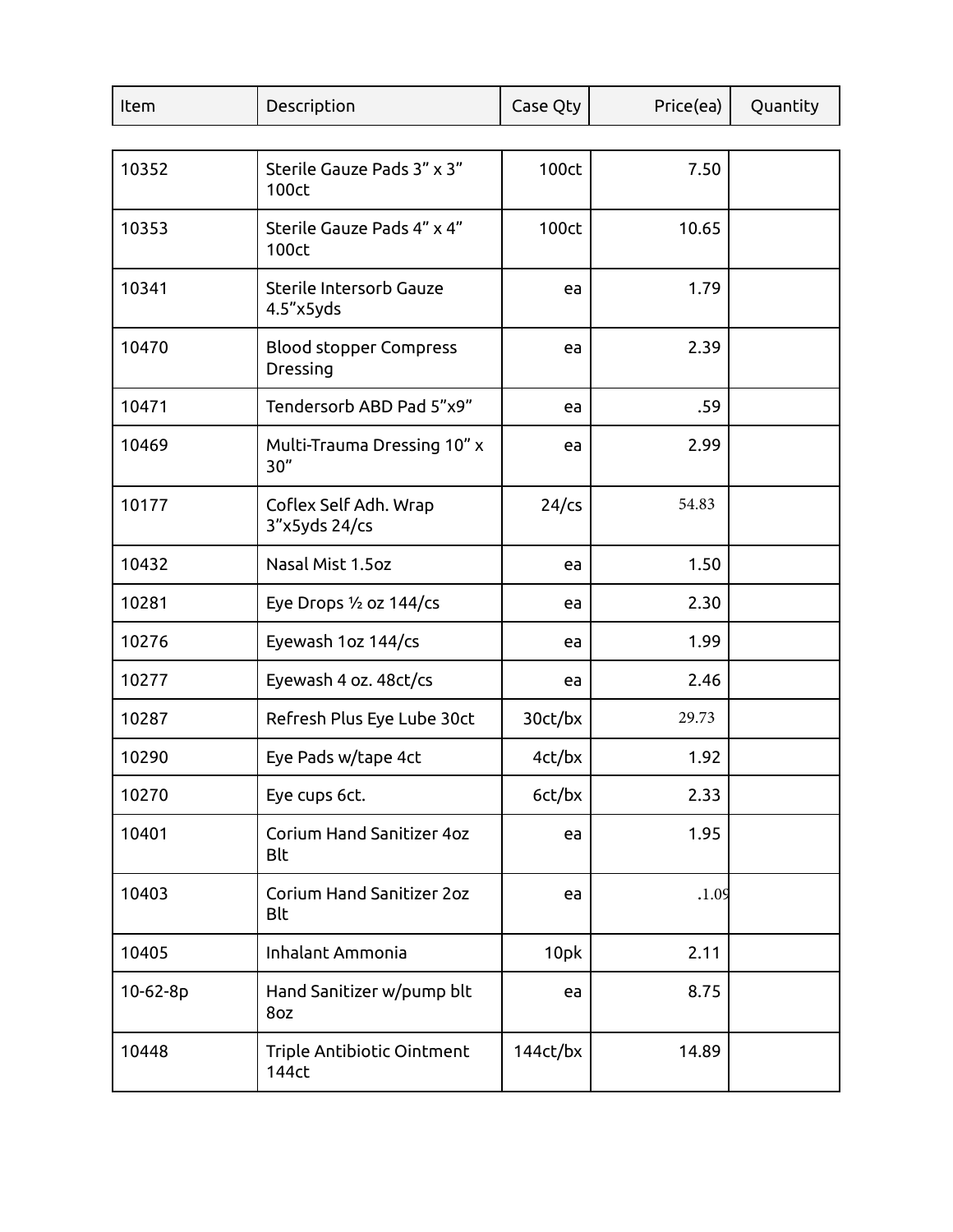| Item  | Description                                   | Case Qty              | Price(ea) | Quantity |
|-------|-----------------------------------------------|-----------------------|-----------|----------|
|       |                                               |                       |           |          |
| 10500 | Alcohol Solution 70% 16OZ<br><b>Btl</b>       | ea                    | 4.25      |          |
| 10514 | Hydrogen Peroxide 16oz Btl                    | ea                    | 1.70      |          |
| 10630 | Tape Porous Wht. Cloth 1"<br>12 <sub>ct</sub> | 12ct/bx               | 16.43     |          |
| 10674 | Antiseptic Wipes 100ct                        | $100$ ct/bx           | 3.29      |          |
| 10676 | Alcohol Wipes Med 200ct                       | 200 <sub>ct</sub> /bx | 3.89      |          |

## **MEDICATIONS:**

| 22202 | Aspirin 325 mg 250ct                      | 250ct/bx   | 12.45 |  |
|-------|-------------------------------------------|------------|-------|--|
| 22208 | Cetafen non-aspirin 325mg<br>250ct        | 250ct/bx   | 29.68 |  |
| 22211 | Cetafen non-aspirin Extra<br>500mg 250ct  | 250ct/bx   | 29.80 |  |
| 22217 | <b>Nutralox Antacid 250ct</b>             | 250ct/bx   | 24.83 |  |
| 22220 | Proprinal Ibuprofen 200mg<br>250ct        | 250ct/bx   | 11.51 |  |
| 22407 | CCP cold-flu-allergy relief<br>500ct      | 500ct/bx   | 37.44 |  |
| 22000 | Diphen antihistamine 25mg<br>200ct        | 200ct/bx   | 14.18 |  |
| 22410 | Diamode antidiarrheal 25ct                | $25$ ct/bx | 17.74 |  |
| 22002 | Alka Seltzer 72ct                         | 72ct/bx    | 21.49 |  |
| 22117 | Electrolyte heat stress<br>tablets 250ct. | 250ct/bx   | 13.75 |  |
| 22124 | Pepto Bismol Tablets 48ct                 | 48ct/bx    | 18.03 |  |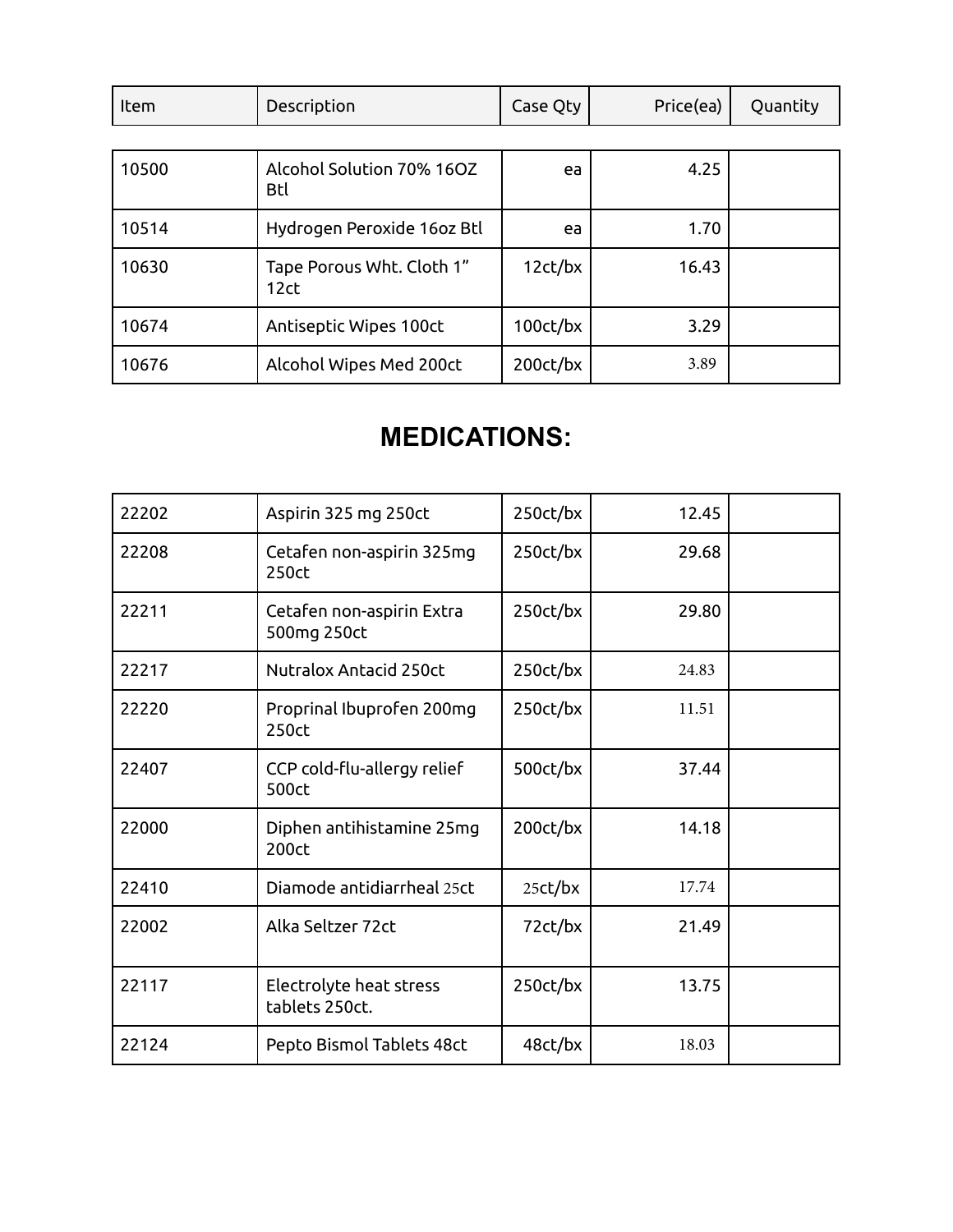| Item | Description | Case Qty | Price(ea) | Quantity |
|------|-------------|----------|-----------|----------|
|      |             |          |           |          |

#### **MEDICAL SUPPLIES:**

| 30001       | <b>Adult Aneroid BP Cuff</b>                | ea       | 34.95  |  |
|-------------|---------------------------------------------|----------|--------|--|
| 30015       | Stethoscope Nurses Dual<br>Head             | ea       | 11.79  |  |
| 30020       | Stethoscope<br>Sprague-Rappaport Blk        | ea       | 18.95  |  |
| 30060       | Paramedic All Purpose<br>Shears 7 1/2"      | ea       | 4.50   |  |
| 30074       | Splinter-out 10ct                           | 10ct/pk  | 2.25   |  |
| 11001       | <b>MDI Micro shield</b>                     | ea       | 12.50  |  |
| 30110       | Penlight Disposable                         | ea       | 1.60   |  |
| 30055       | Nasal Cannula Adult                         | ea       | .85    |  |
| 30056       | Non-Rebreather Adult O2<br>Mask             | ea       | 2.25   |  |
| 03040       | Latex Gloves powdered<br><b>100ct S-XL</b>  | 100ct/bx | 11.36  |  |
| 03048       | Latex Gloves PF S-XL 100ct                  | 100ct/bx | 11.36  |  |
| 2010W       | Nitrile Gloves PF S-XL 100ct 6<br>mil Black | 100ct/bx | 20.15  |  |
|             |                                             |          |        |  |
| 09-008      | 1895 N95 Respirator<br>Mask 20ct            | 20ct/bx  | 11.50  |  |
| 5-GOWNS     | Disposable isolation gowns<br>100ct.        | 100ct/bx | 139.95 |  |
| 30-INFRARED | Infrared touchless<br>thermometer           | ea       | 49.75  |  |
| 009-083     | 3-ply Medical Face Mask<br>50ct.            | 50ct/bx  | 5.50   |  |